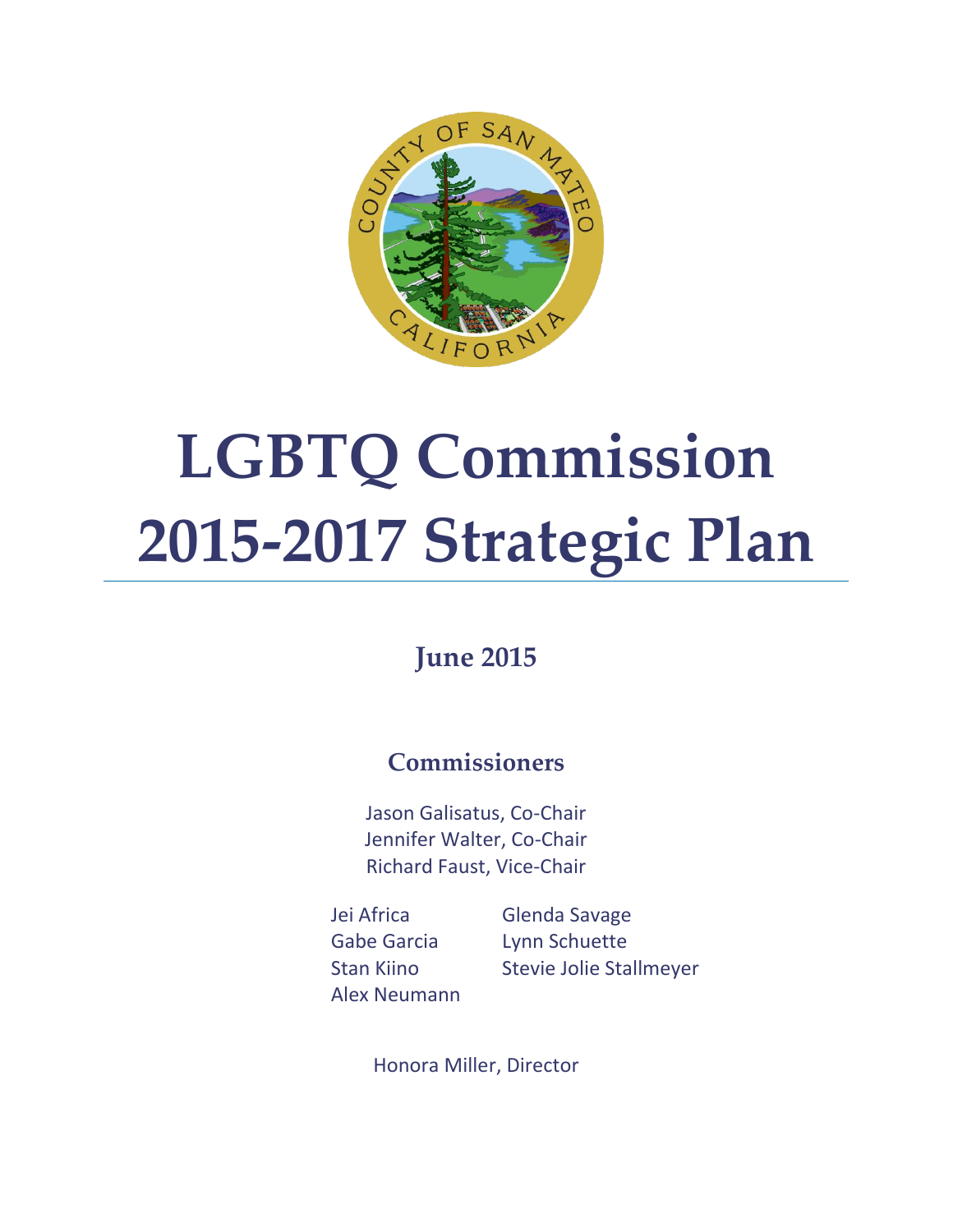## **San Mateo County LGBTQ Commission Strategic Plan**

## **FY 2015-2017**

### **Table of Contents**

- 1. Introduction to the Commission's planning process
- 2. Aligning the Vision with the County's Strategic Direction
- 3. Strategic Approach Meeting the Challenge
- 4. The Commission's Vision
- 5. The Commission's Values
- 6. Mission, Goals & Objectives

#### **Addenda**

- A. Environmental Scan
	- External
	- Internal
- B. Workplan for 2015-16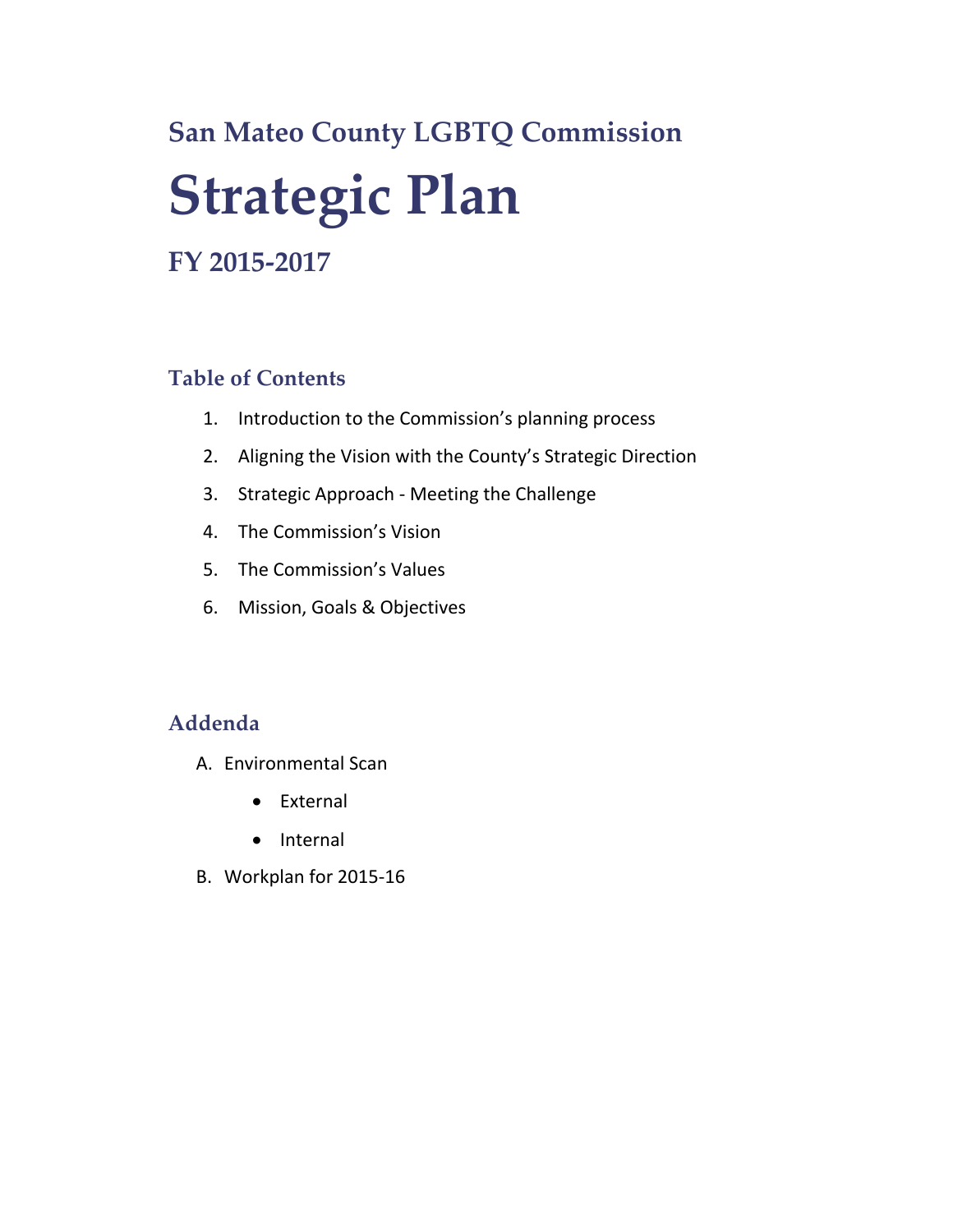## **Introduction**

On June 3, 2014, the San Mateo County Board of Supervisors unanimously approved a resolution that established the San Mateo County LGBTQ Commission. This action was the culmination of an inclusive planning process that included extensive outreach and discussions to set the foundation for the Commission.

In the resolution that created the LGBTQ Commission, the Board articulated the following purposes of the Commission:

- a. Promote programs that foster the well-being and civic participation of LGBTQ individuals in San Mateo County.
- b. Provide outreach and support to at-risk and underserved LGBTQ populations within San Mateo, including but not limited to, youth, communities of color, non-English speakers, seniors, and immigrants.
- c. Promote transgender inclusion among private and public entities in San Mateo County including access to health care and to gendered spaces such as bathrooms and shelters.
- d. Develop initiatives to support LGBTQ families with children in San Mateo County.
- e. Report and make recommendations to the Board of Supervisors as needed, but not less frequently than once every twelve (12) months.

The first meeting of the LGBTQ Commission took place on Friday, September 26, 2014. During that meeting, the following commissioners, appointed by the Board of Supervisors on September 9, 2014, were sworn in:

- Jei Africa, San Mateo
- Richard Faust, Pacifica
- Jason Galisatus, Redwood City
- Gabe Garcia, Portola Valley
- Stan Kiino, San Mateo
- Kate MacKay, South San Francisco
- Alex Neuman, San Mateo
- Glenda Savage, East Palo Alto
- Lynn Schuette, Pacifica
- Stevie Stallmeyer, Menlo Park
- Jennifer Walter, Half Moon Bay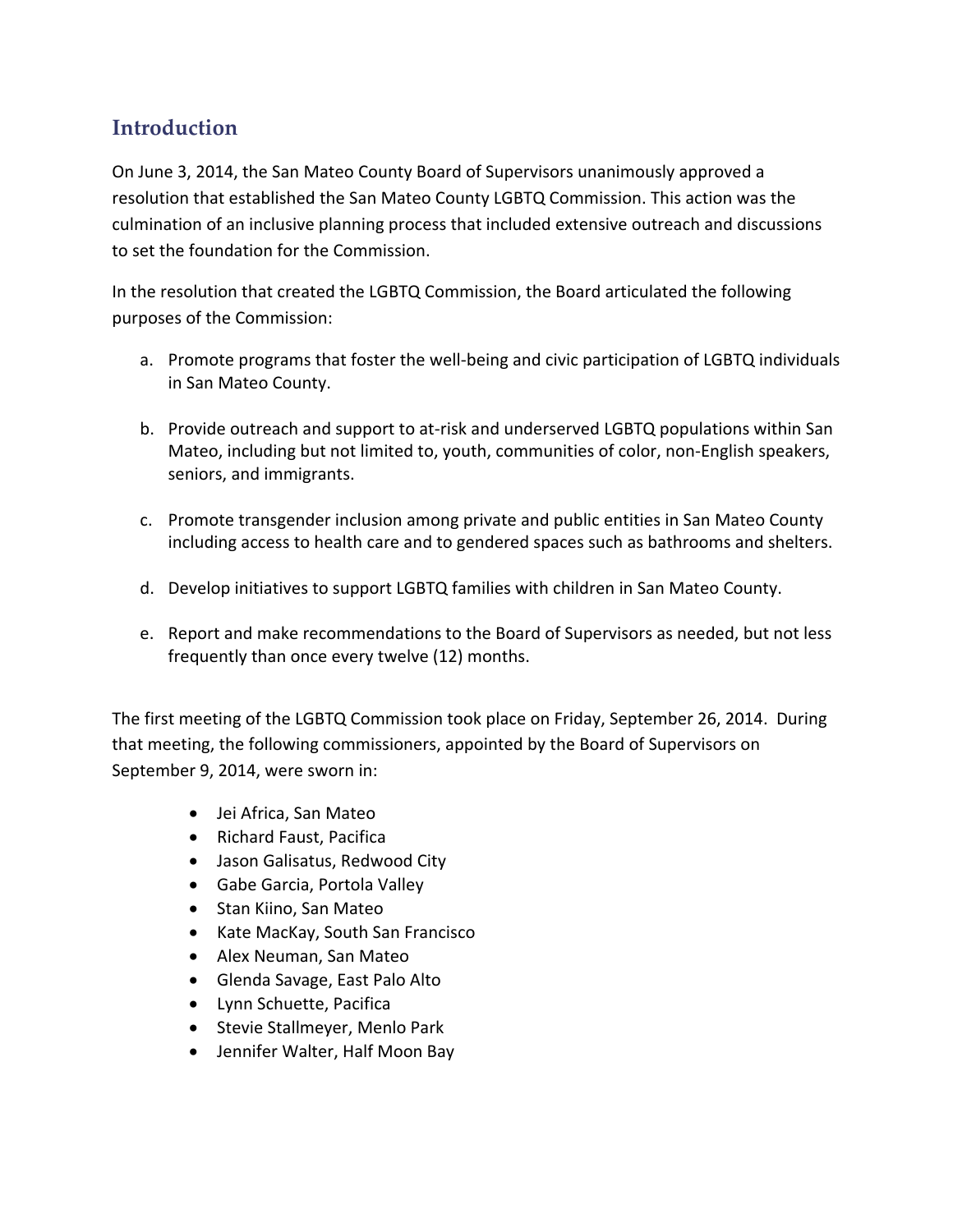The newly-established LGBTQ Commission, charged with a wide array of potential areas of action, decided to dedicate time and energy to the development of a strategic plan to guide its work for the next 2-3 years. An ambitious timeline for planning was established, with the goal of completing the strategic plan and the operational workplan for 2015 by March 2015. That timeline was later extended to allow the Commission to begin work on other priorities while completing the plan. The Commission recognized that this planning process also provided the opportunity for Commissioners to get to know each other and to establish a positive, inclusive climate for collaboration as specific outcomes are addressed.

## **The Strategic Planning Process**

During its October 2014 meeting, the Commission met with Patricia Brown, a planning consultant, who suggested a process and timeline for plan development. The Commission added two special meetings to its calendar and extended the timeline for completing the Strategic Plan to May 2015.

| Date             | <b>Planning Focus</b>                                   |
|------------------|---------------------------------------------------------|
| October 14, 2014 | Commission the planning process                         |
|                  | Initiate environmental scanning                         |
| November 4, 2014 | Complete environmental scanning/SWOT                    |
|                  | Begin discussion of vision                              |
| December 2, 2014 | Begin to develop Vision and Mission,                    |
| December 5, 2014 | Discuss Vision, Values, Goals                           |
| (4 hour session) |                                                         |
| January 6, 2015  | Complete work on Vision and Values, continue to         |
|                  | develop Strategic Goals                                 |
| February 3, 2015 | Finalize Goals, discuss and develop objectives          |
| March 3, 2015    | Adopt Strategic Plan goals and objectives and determine |
|                  | process to develop work plan                            |
| April-May, 2015  | Develop, review and approve the 2015-16 Workplan        |
| June 2, 2015     | Adopt finalized Strategic Plan and Workplan for 2015-16 |

The following table documents the meeting times and topics: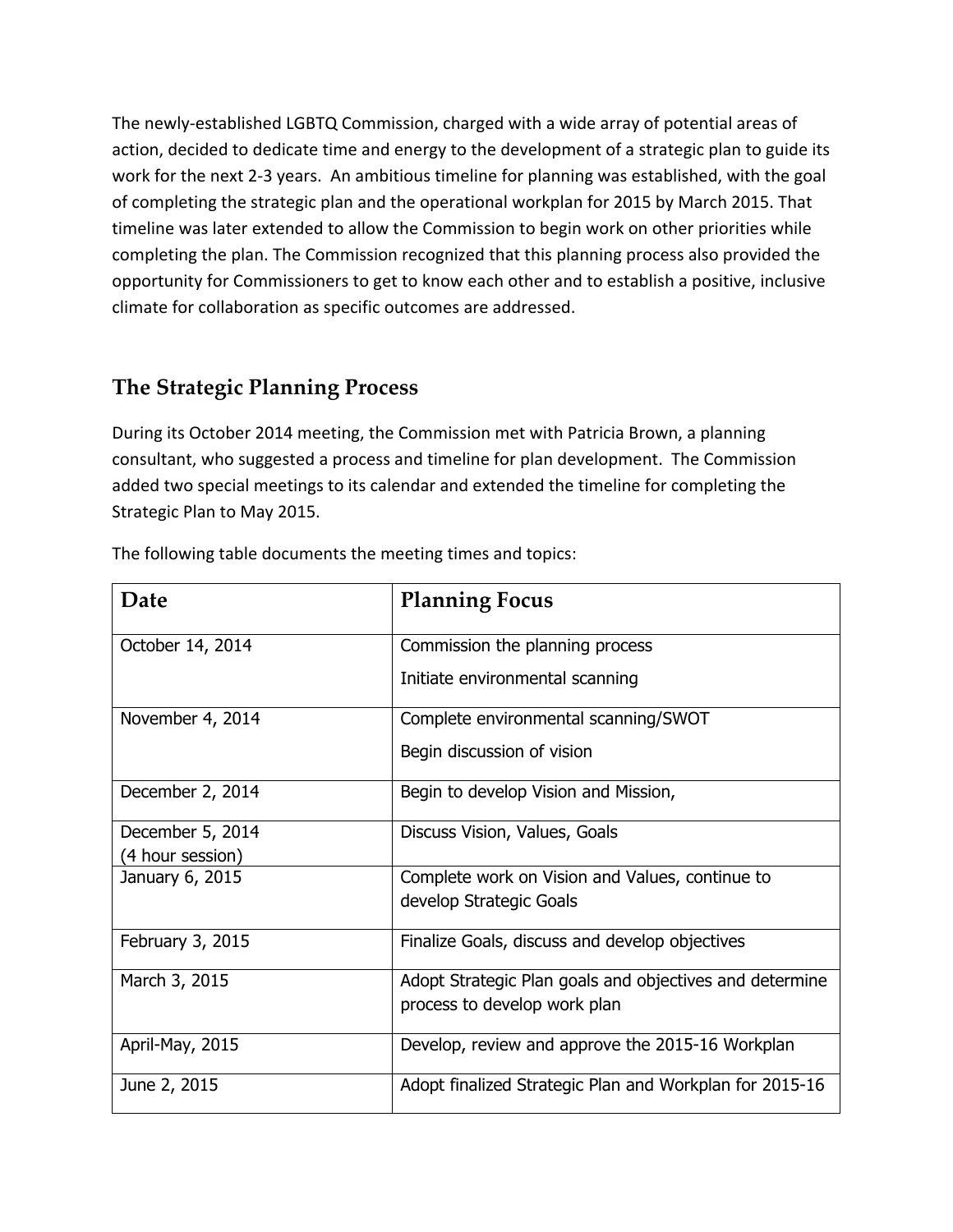The Strategic Plan sets the direction for the Commission to address the trends and challenges it<br>is encountering now and in the years to come. It is intended for a<br>shared  $y_i$ ,  $y_j$ ,  $y_k$ ,  $y_k$ ,  $y_k$ ,  $y_k$ ,  $y_k$ ,  $y_k$ ,  $y$ is encountering now and in the years to come. It is intended for a variety of audiences, including the San Mateo County Board of Supervisors, the LGBTQ community in San Mateo County, County employees, and members of the public. The plan can be used as follows:

**The LGBTQ Commission** will use the Strategic Plan as the basis for developing an annual workplan for implementing goals and objectives designed to achieve its strategic vision.



- **The San Mateo County Board of Supervisors** can view the plan to identify Commission priorities and monitor alignment with the Shared Vision 2025.
- **County Employees** can use the Strategic Plan to obtain information about the Commission's vision, mission and goals.
- **Members of the Public** can use this document to obtain information about the Commission's work.

## **Aligning with the County's Strategic Direction**

The LGBTQ Commission's Strategic Plan aligns with the direction of the County's Shared Vision 2025, specifically contributing to the following community outcomes:

- **Community Outcome: Collaborative Community -** Our leaders forge partnerships, promote regional solutions with informed and engaged residents, and approach issues with fiscal accountability and concern for future impacts.
- **Healthy Community -** Our neighborhoods are safe and provide residents with access to quality health care and seamless services.

## **Vision Statement**

This vision is a description of the Commission's hopes for its target community or constituency. It answers the question, "What changes do we hope to see as the result of our work?"

The LGBTQ Commission envisions San Mateo County leading in addressing its LGBTQ community's diverse needs. The term LGBTQ refers to individuals, including, but not limited to people who identify as lesbian, gay, bisexual, transgender, queer, questioning, intersex, and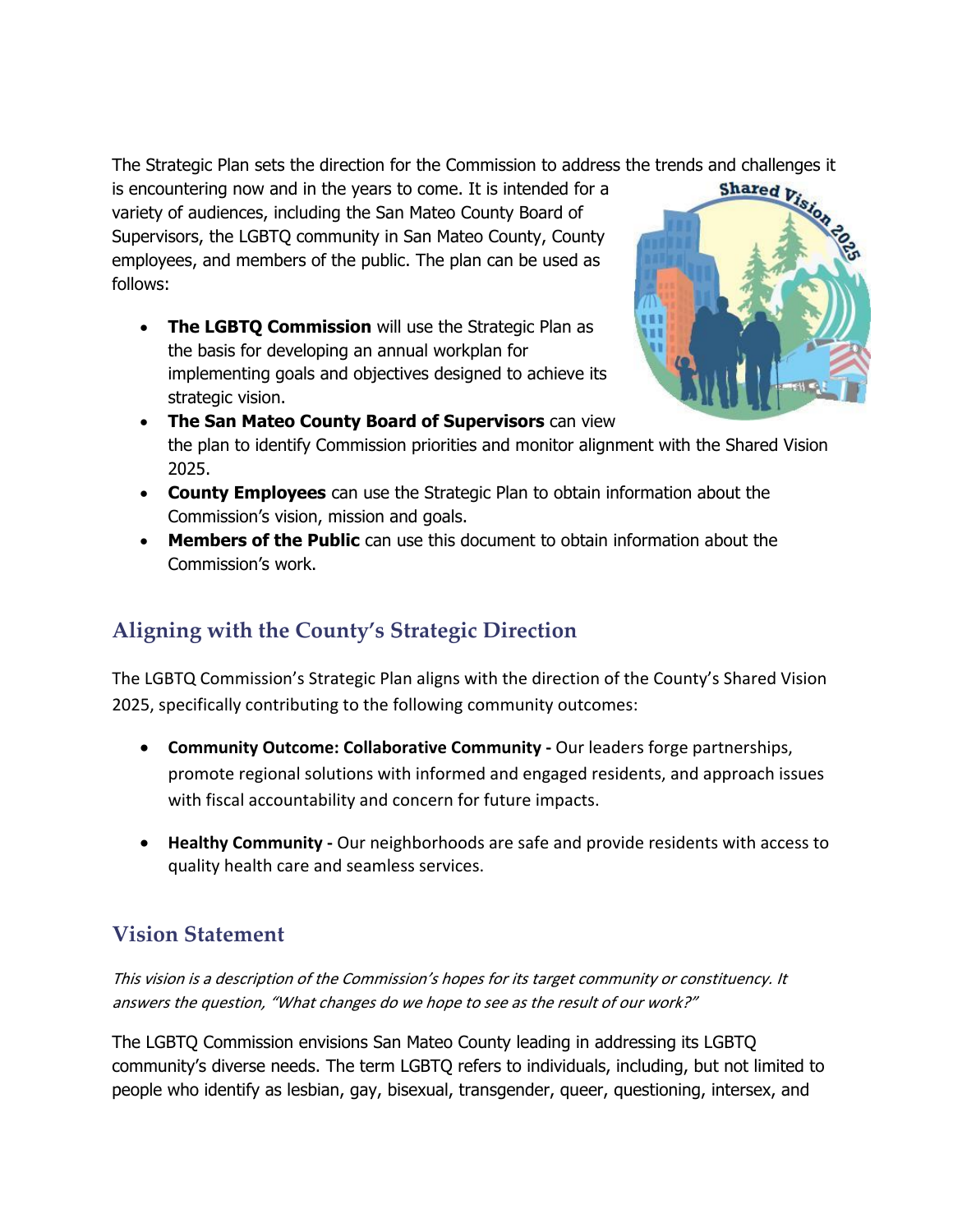two-spirited. The Commission's use of the terms LGBTQ or in the alternative, sexual and gender minorities, recognizes individual differences in self-identification, attraction and expression.

#### **Dignity and Respect**

The LGBTQ community is treated fairly, with dignity and respect, in all settings – the public sector and the private sector (business, cultural, educational, faith-based, recreational, and all community settings.)

#### **Culturally Competent Services**

LGBTQ community members have access to, can fully avail themselves of, and are fully participating in the county's wide-ranging and culturally competent services, such as career, educational, financial, gainful employment, healthcare, housing, and other wellness services.

#### **Welcoming, Respectful and Responsive**

Services and settings are welcoming, respectful, and responsive to the needs of the LGBTQ community.

## **Strategic Approach – Addressing the Challenges**

#### **Mission**

A mission statement is a brief expression of the Commission's purpose. It should answer the questions "Why do we exist?" and "What, at the most basic level, do we do?"



Cultivating San Mateo County as a welcoming and safe environment where its lesbian, gay, bisexual, transgender, and queer community members can thrive.

#### **Values**

The values statement defines the principles on which the Commission is built, and that guide its planning, operations and programs. It answers the question "What do we believe in?"

The San Mateo County LGBTQ Commission is motivated by:

- promoting justice and equity,
- ending oppression and current and historical inequities, and
- ensuring that all voices in the community are represented.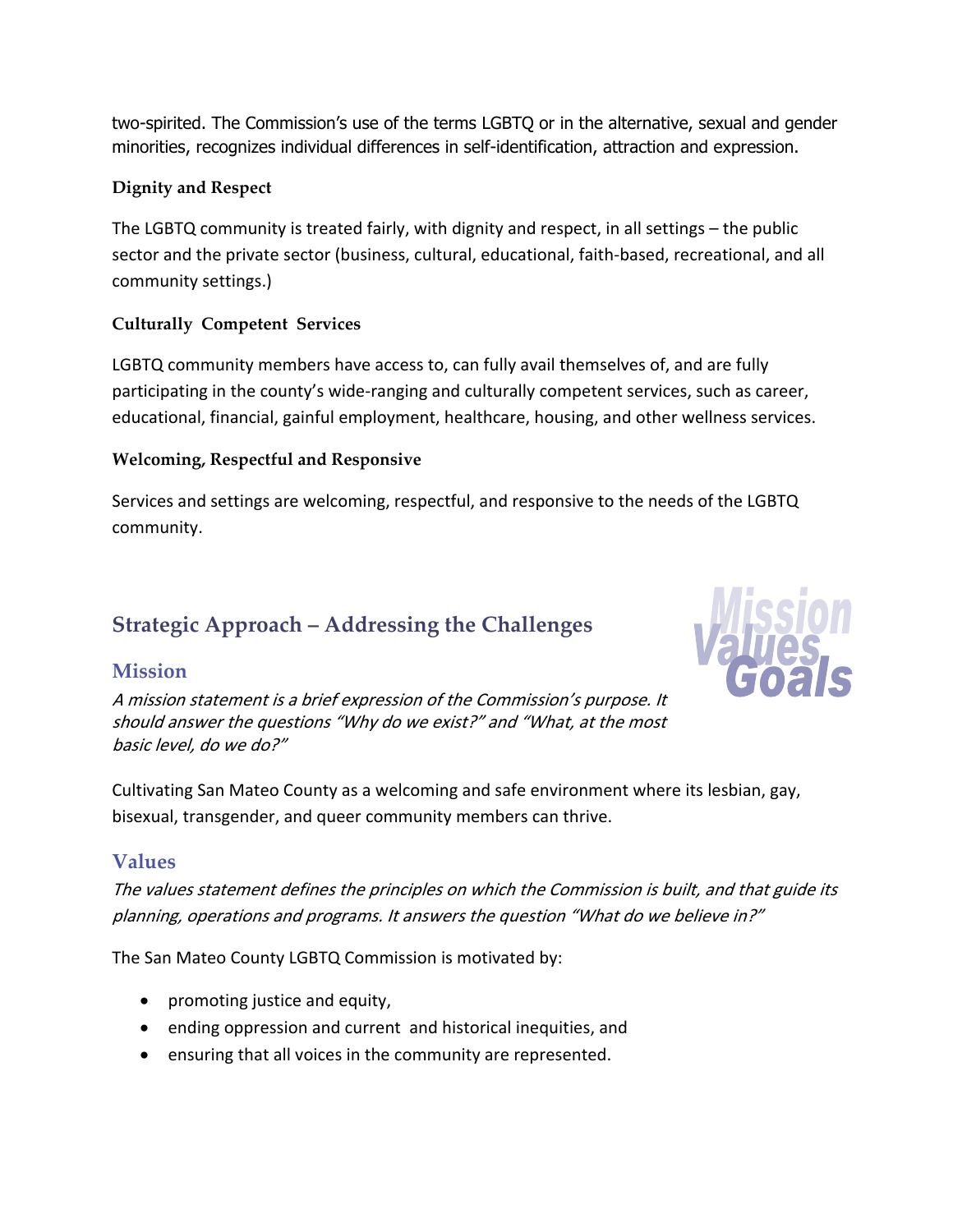The Commission:

- is committed to engendering mutual respect
- intends to conduct ongoing outreach, engagement and education and,
- advocates for a County coordinated response to community needs.

The Commission plans to recommend reforms that are informed by data, have measurable outcomes, and are lasting and sustainable.

#### **Goals and Objectives**

Together, goals and objectives define desired outcomes resulting from the Commission's work. They may be focused on the organization's programming or internal operations. Progress toward achieving goals and objectives should be measurable. While the terms are often used interchangeably, goals are generally more comprehensive or far-reaching than objectives. Framed clearly, they answer the question "What do we want to accomplish?"

*Data collection leading to policy development and recommendations*

#### **1. To develop policy recommendations based on the identification and prioritization of the needs of the County's sexual and gender minorities (SGM).**

Objectives:

- a. Develop a work plan and a tool to conduct a County-wide needs assessment.
- b. Conduct the needs assessment.
- c. Analyze information from the needs assessment to determine recommended policies based on priority SGM needs (policy framework, on-going).
- d. Develop assessment tools for monitoring, evaluation and quality improvement and a reporting mechanism to inform the Board of Supervisors and the public.

#### *Outreach and collaboration*

**2. To ensure that the LGBTQ Commission is connecting with all segments of the community and developing strategic partnerships with community leaders and organizations.**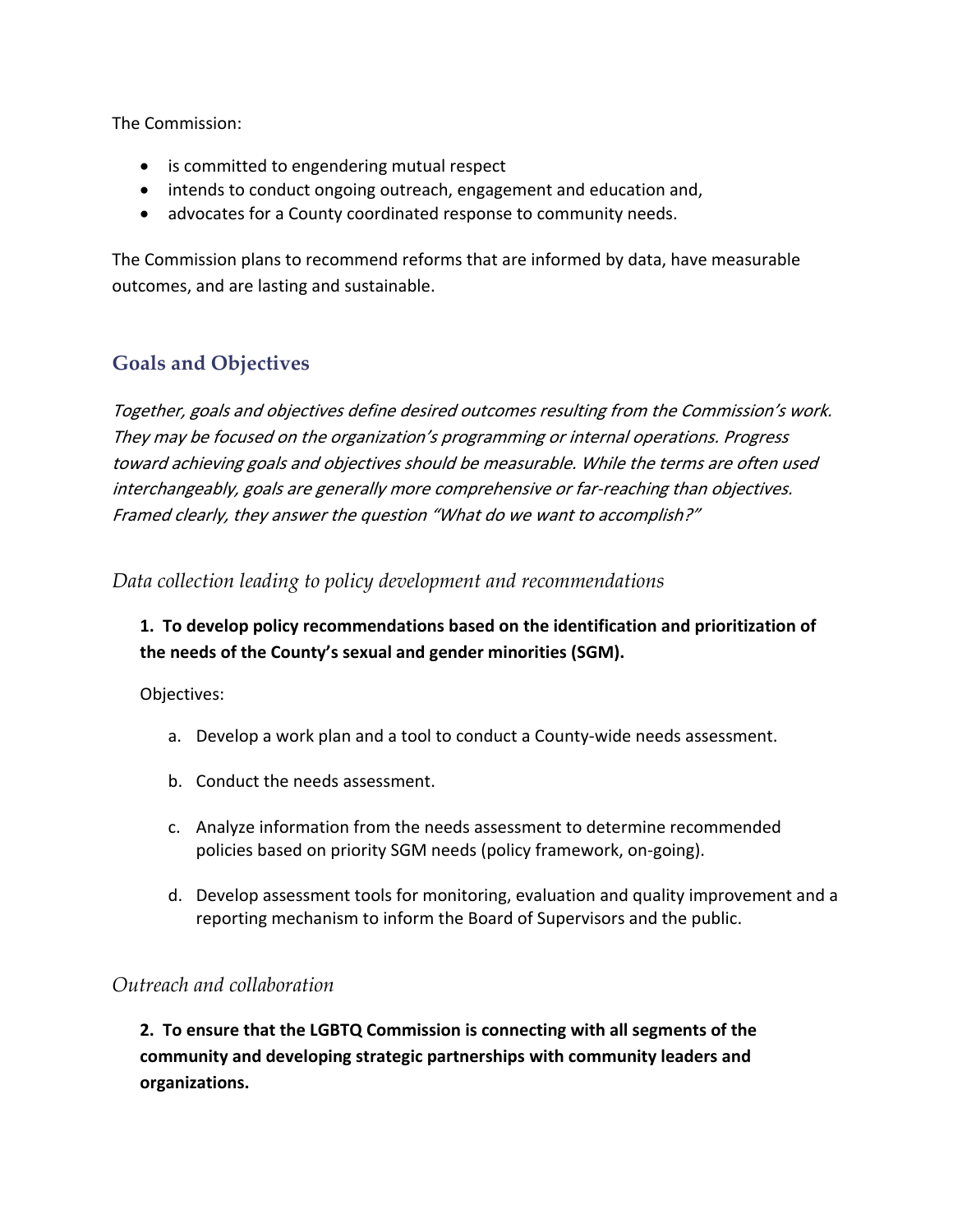#### Objectives:

- a. Develop a plan to increase the visibility of the Commission.
- b. Design and implement effective marketing and outreach materials.
- c. Establish connections through outreach efforts**.**
- d. Develop relationships, and when appropriate, define partnerships with community organizations to achieve specific goals.

*Commission as resource to community*

#### **3. To become San Mateo County's primary public resource for LGBTQ information.**

Objectives:

- a. Establish and maintain information on local LGBTQ resources and services.
- b. Identify potential allies and champions with whom the Commission will partner to address needs.
- c. Promote awareness of available LGBTQ services.
- d. Promote the establishment of an LGBTQ Center.

#### *Awareness, education/training*

#### **4. To promote deeper understanding of the unique needs of San Mateo County's LGBTQ communities through education and training.**

Objectives:

- a. Educate community leaders on LGBTQ needs.
- b. Identify existing LGBTQ educational resources and highlight gaps.
- c. Promote training for public and nonprofit organizations.
- d. Facilitate the development of training offerings for County employees on LGBTQ issues.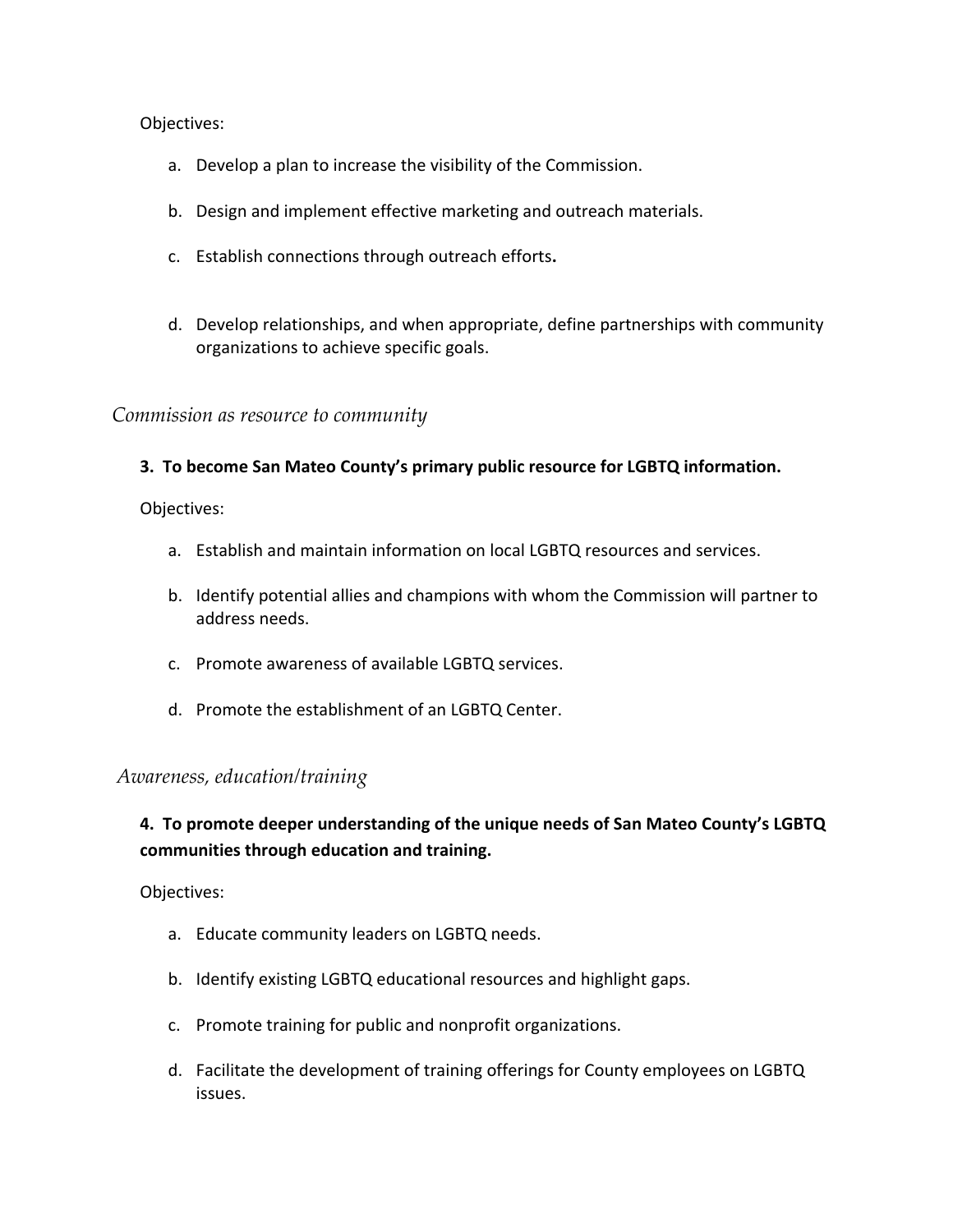#### *Develop the Commission's infrastructure*

#### **5. To develop the Commission's capacity to effectively achieve its goals.**

Objectives:

- a. Establish an infrastructure that promotes effective functioning.
- b. Implement training and continuing education that enables the Commission to achieve its mission.
- c. Evaluate progress on goals and assess the Commission's effectiveness on a regular basis.
- d. Build credibility with the Board of Supervisors.

#### **Taking Action to Achieve Strategic Goals**

The Goals and Objectives identified in this plan provide the framework for the development of annual workplans to focus the Commission's work.

The Commission will establish workgroups and/or committees to take responsibility for leading the various strategic goal efforts.

The Commission's annual workplan will operationalize the Strategic Plan through action steps and a timeline and it will identify specific metrics to track progress toward identified goals.